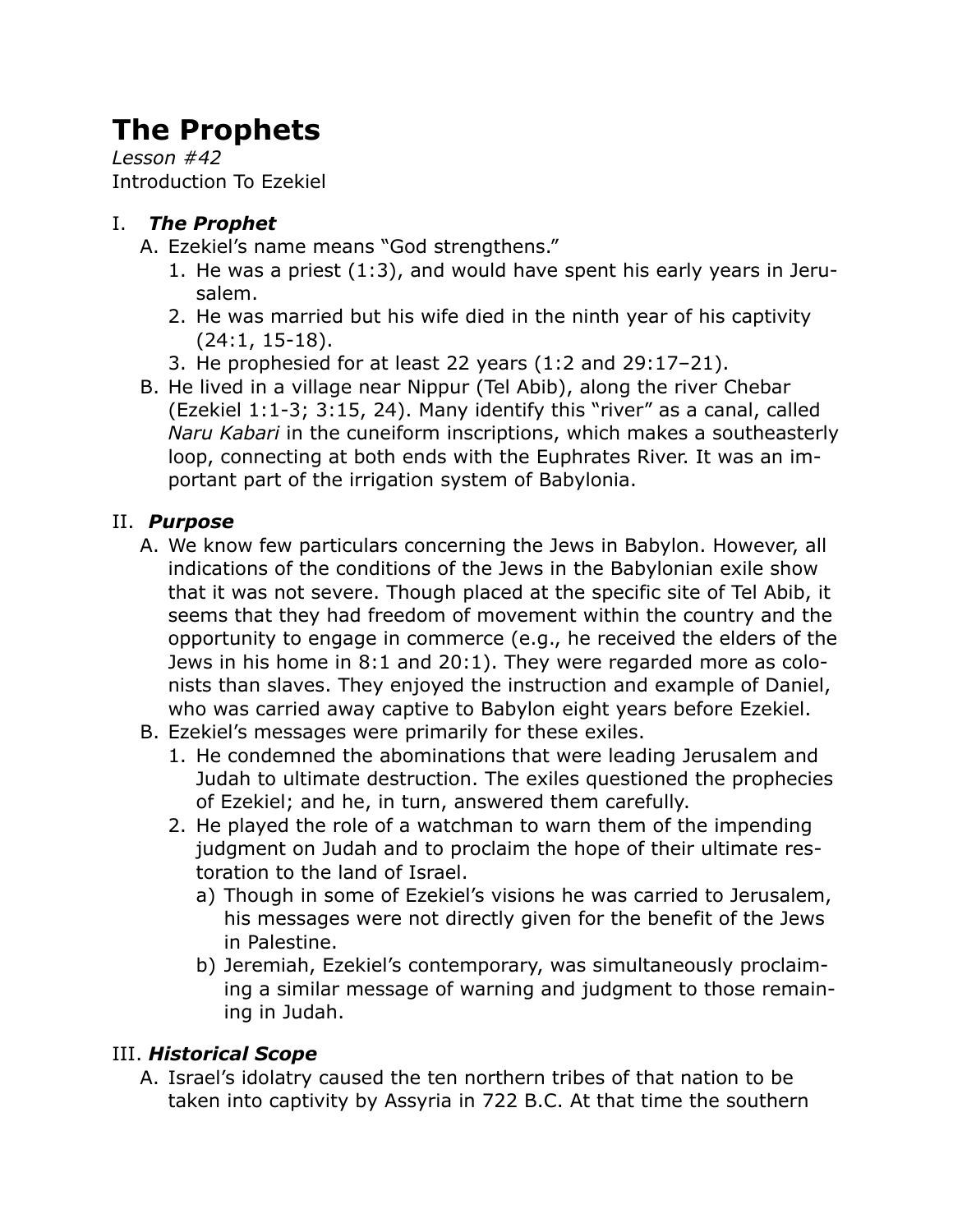kingdom of Judah was spared through the influence of righteous men like Isaiah. Judah soon experienced a revival under the leadership of young King Hezekiah. He had learned the spiritual lessons from the downfall of Israel and was encouraged by the ministry of the prophet Isaiah (2 Kings 18-19). However, Hezekiah's faith in the Lord and zeal for the Mosaic law were forgotten when his son Manasseh and his grandson Amon rejected the ways of the Lord. For fifty-five years (2 Kings 21:1-18) they turned the people to all kinds of idolatry and wickedness. This so perverted the people that they repudiated the law of God and forgot that it existed.

- B. Josiah, Amon's righteous son, brought renewed hope to Judah; but it came too late. As he was having the temple repaired, a copy of the Law of Moses was discovered (2 Kings 22). On reading it, Josiah was moved to obey it fully (2 Kings 23). He purified the temple and officially cleansed the land of the abominations of Manasseh and Amon. However, among the people this reformation was only superficial. The idolatry of Manasseh's long reign had so corrupted their hearts that there was little genuine repentance (cf. Jeremiah 3:10). The Mosaic law declared that the nation of Israel would be taken captive and dispersed among the nations if the people continually disobeyed the stipulations of that covenant (Leviticus 26; Deuteronomy 28-29). That curse was now certain. It was the only way to remove the wickedness of Israel and cause the people to return to the Lord their God.
- C. Meanwhile, on the international scene there was a new power struggle. Assyria, the dominant nation in the ancient Near East for more than 250 years, was declining, while the Neo-Babylonian Empire was rising under the leadership of Nabopolassar. In 612 B.C. the Babylonians defeated the Assyrians; and Nineveh, their capital city, fell. The remnants of the Assyrian army under Ashuruballit II retreated to Haran, where, with their backs to the Egyptians, they endeavored to keep resistance alive.
- D. In 609 B.C. Pharaoh Necho of Egypt marched to the aid of Assyria with a large force. At Megiddo, Josiah, the reformer king of Judah, tried to stop the advance of Necho, only to be killed in the ensuing battle. Necho continued on to Haran to support Ashuruballit in his attempt to retain Haran, but the strength of the Babylonians gave them a decisive victory.
- E. Though Necho failed in his effort to aid Assyria at Haran, he did begin to consolidate Palestine and Syria. He removed Jehoahaz, the pro-Babylonian son of Josiah whom the people of Judah crowned as their new king, and established Jehoiakim, Josiah's eldest pro-Egyptian son, as his vassal king in Judah. Throughout this international turmoil,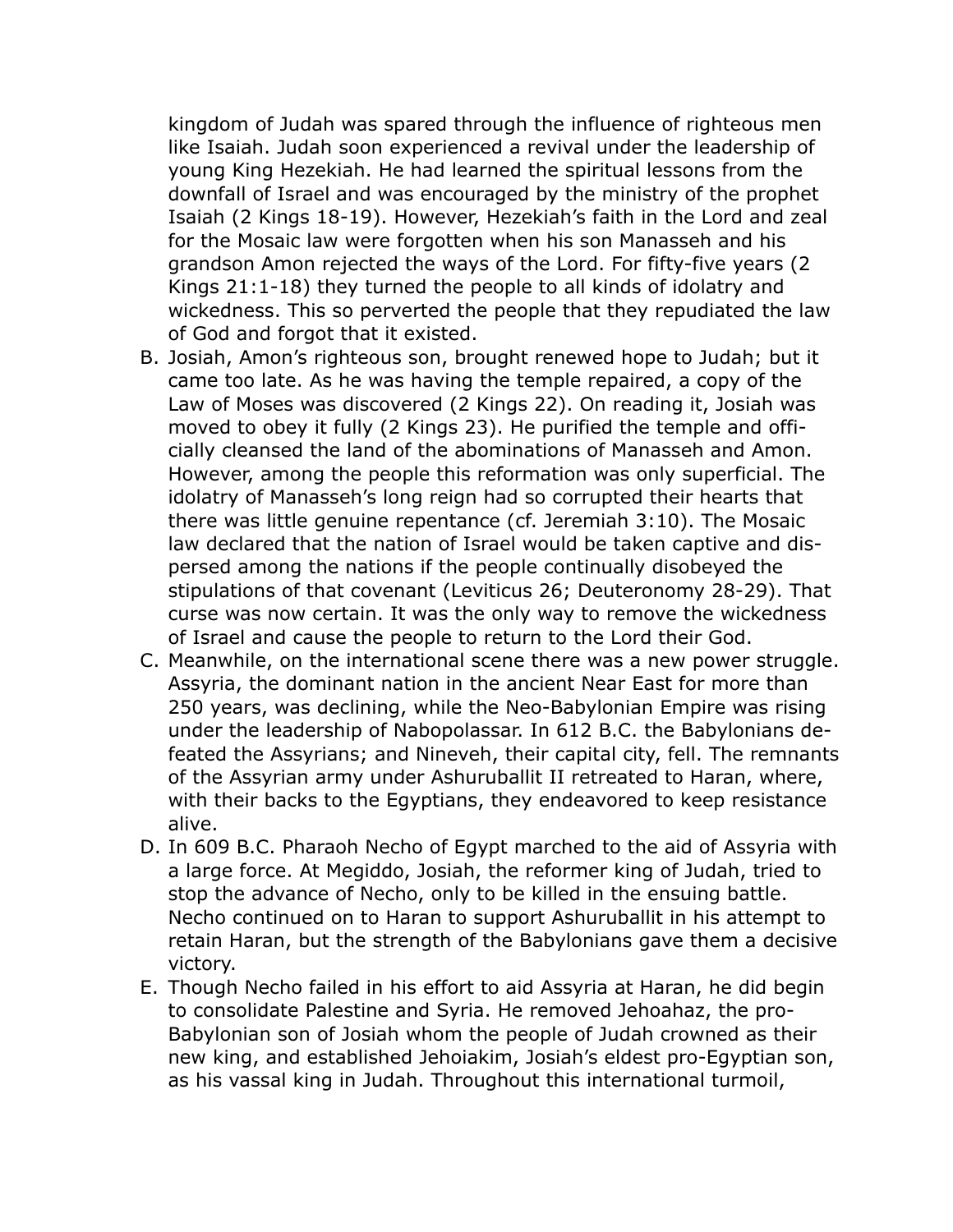Jeremiah warned the people of Judah to submit to the Babylonians and not to follow the enticements of Egypt. They would not listen.

- F. In 605 B.C. Nebuchadnezzar, the crown prince of Babylonia, attacked the combined Assyrian and Egyptian forces at Carchemish on the Euphrates in one of the most important battles of history. In Nebuchadnezzar's overwhelming victory, two great powers of the ancient Near East fell, never again to rise to international significance. As the Babylonians pushed their conquest southward, they invaded Judah and deported a group of young nobles from there (2 Kings 24:1; 2 Chronicles 36:6; Daniel 1:1-3, 6). This began the great Babylonian captivity of Judah that would ultimately affect every Israelite.
- G. Jehoiakim was both a reluctant vassal of Babylon and a greedy ruler over his people, despising the Mosaic law and the reforms of his father, Josiah (Jeremiah 22:13-17). After three years of unwilling submission to Nebuchadnezzar, Jehoiakim refused to heed the warnings of Jeremiah and revolted against Babylon in favor of Egypt (2 Kings 24:1). The stalemate in battle between Babylon and Egypt on the frontier of Egypt in 601 B.C. encouraged him. His revolt was a mistake, for as soon as Nebuchadnezzar reorganized his army, he retaliated against those nations that had revolted and had refused to pay tribute to him.
- H. In December 598 B.C., during the month that the Babylonians began to attack Judah, Jehoiakim died. His son Jehoiachin succeeded him (2 Kings 24:8), only to surrender the city of Jerusalem to Nebuchadnezzar three months later. Jehoiachin, his mother, his wives, his officials and the leading men of the land (2 Kings 24:11-16), including Ezekiel (a priest; 1:1-3), were led away into exile.
	- 1. This is shown further from Ezekiel 33:21 where the prophet speaks of his captivity as occurring in the twelfth year before the time when the city of Jerusalem was destroyed, which came in 586 B.C.
	- 2. In 40:1 he speaks of a vision that occurred in the twenty-fifth year of his captivity, which he says was in the "fourteenth year after that the city was smitten."
- I. Zedekiah, Jehoiachin's uncle, was established by Nebuchadnezzar as a regent vassal over Judah. Though in exile, Jehoiachin remained the recognized king of Judah by Babylon, as demonstrated from administrative documents found in the excavations at Babylonia.
- J. Buoyed by false prophets' messages that Nebuchadnezzar's power was soon to be broken and the exiles would return, and seduced by the seemingly renewed strength of Pharaohs Psammetik II (594–588 B.C.) and Apries (588–568 B.C.), on whom Zechariah pinned his hopes of restored national independence, the king was persuaded to rebel once more against Nebuchadnezzar. The response of Babylon was immediate. Early in 588 the Babylonian army laid siege to Jerusalem (2 Kings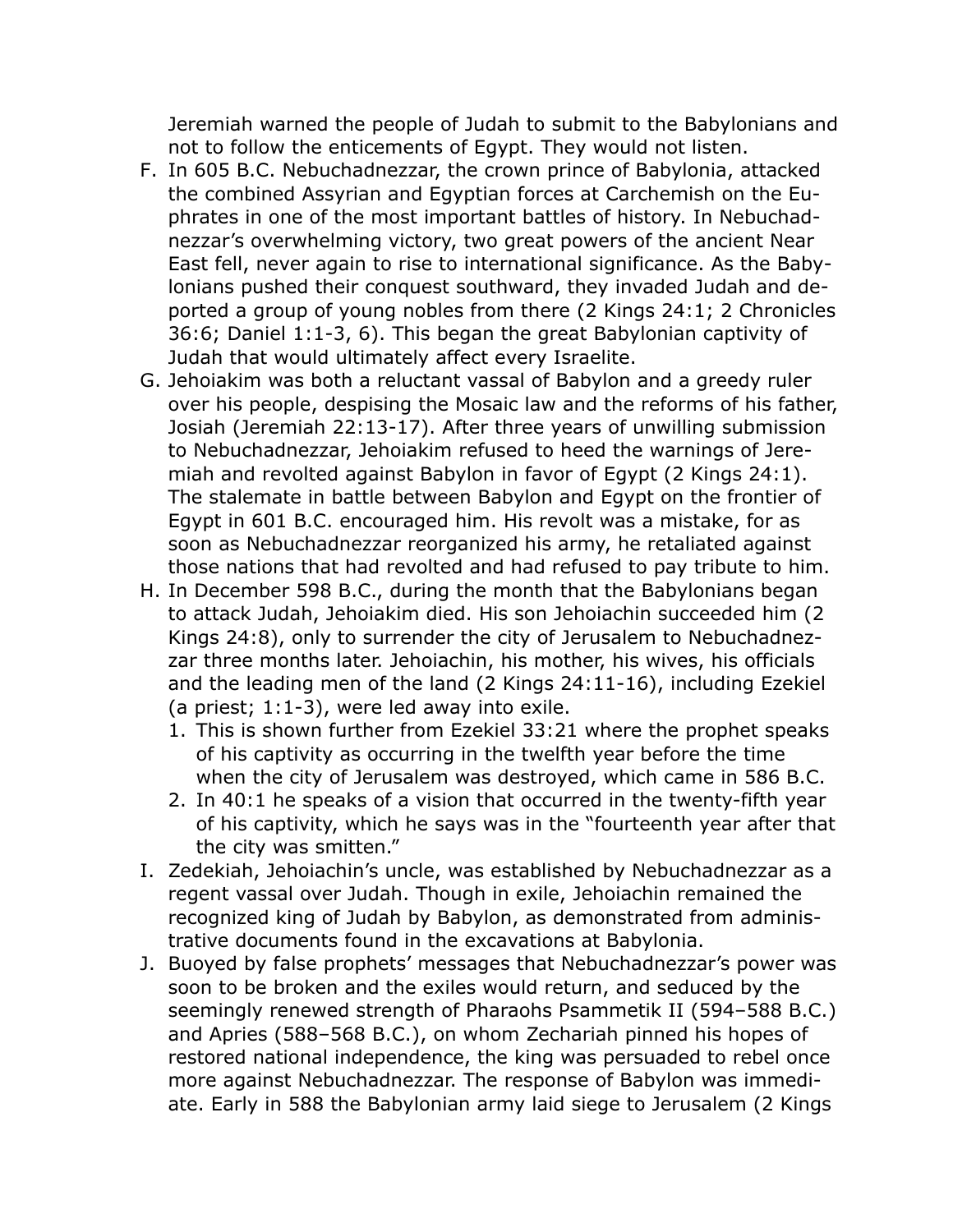25:1; Jeremiah 32:1-2), having already destroyed the fortress cities of the Judean hill country (described in the Lachish Letters). In the fall of 586, Jerusalem was destroyed; Zedekiah was captured and blinded after witnessing the execution of his sons; many inhabitants of Jerusalem were murdered by the Babylonians; and others were deported to Babylon (2 Kings 25:2-21; Jeremiah 52:5-27). Judah had fallen.

- K. During this period of international turmoil, combined with the immorality and apostasy of Judah, Ezekiel prophesied. Having grown up during the reform of Josiah and having been taken captive in the deportation of Jehoiachin in 597 B.C., Ezekiel proclaimed to the exiled Jews the Lord's judgment and blessing.
- L. The following outline will clarify the chronological relationship between the Judean, Egyptian, and Babylonian kings.
	- 1. Judean kings.
		- a) Josiah (640–609 B.C.).
		- b) Jehoahaz (Josiah's second son) (609 B.C.).
		- c) Jehoiakim (Josiah's eldest son) (609–597 B.C.).
		- d) Jehoiachin (Jehoiakim's son) (597 B.C.).
		- e) Zedekiah (Josiah's youngest son; a regent) (597–586 B.C.).
		- f) Jerusalem destroyed (586 B.C.).
	- 2. Egyptian kings.
		- a) Psammetik I (664–609 B.C.).
		- b) Neco (609–594 B.C.).
		- c) Psammetik II (594–588 B.C.).
		- d) Apries (Hophra) (588–568 B.C.).
	- 3. Neo-Babylonian kings.
		- a) Nabopolasser (626–605 B.C.).
		- b) Nebuchadnezzar (605–562 B.C.).

## IV. *Authorship And Date*

- A. Ezekiel's authorship of the entire book was never seriously questioned before the second quarter of the twentieth century. Recent objections to the book's unity have been based on critical literary analysis. In fact, as late as 1924, Gustav Holscher asserted that only 170 out of 1,273 verses were truly penned by Ezekiel.
	- 1. However, the style and content of Ezekiel are remarkably consistent.
	- 2. Furthermore, there are serious difficulties in altering the text and devising stylistic, geographical and historical objections versus accepting genuine authorship.
- B. Ezekiel also allows us to keenly see the work of the Holy Spirit in inspiration. He speaks seven times of the Holy Spirit transporting him some place (3:12, 14; 8:3; 11:1, 24; 37:1; 43:5). In addition, he speaks of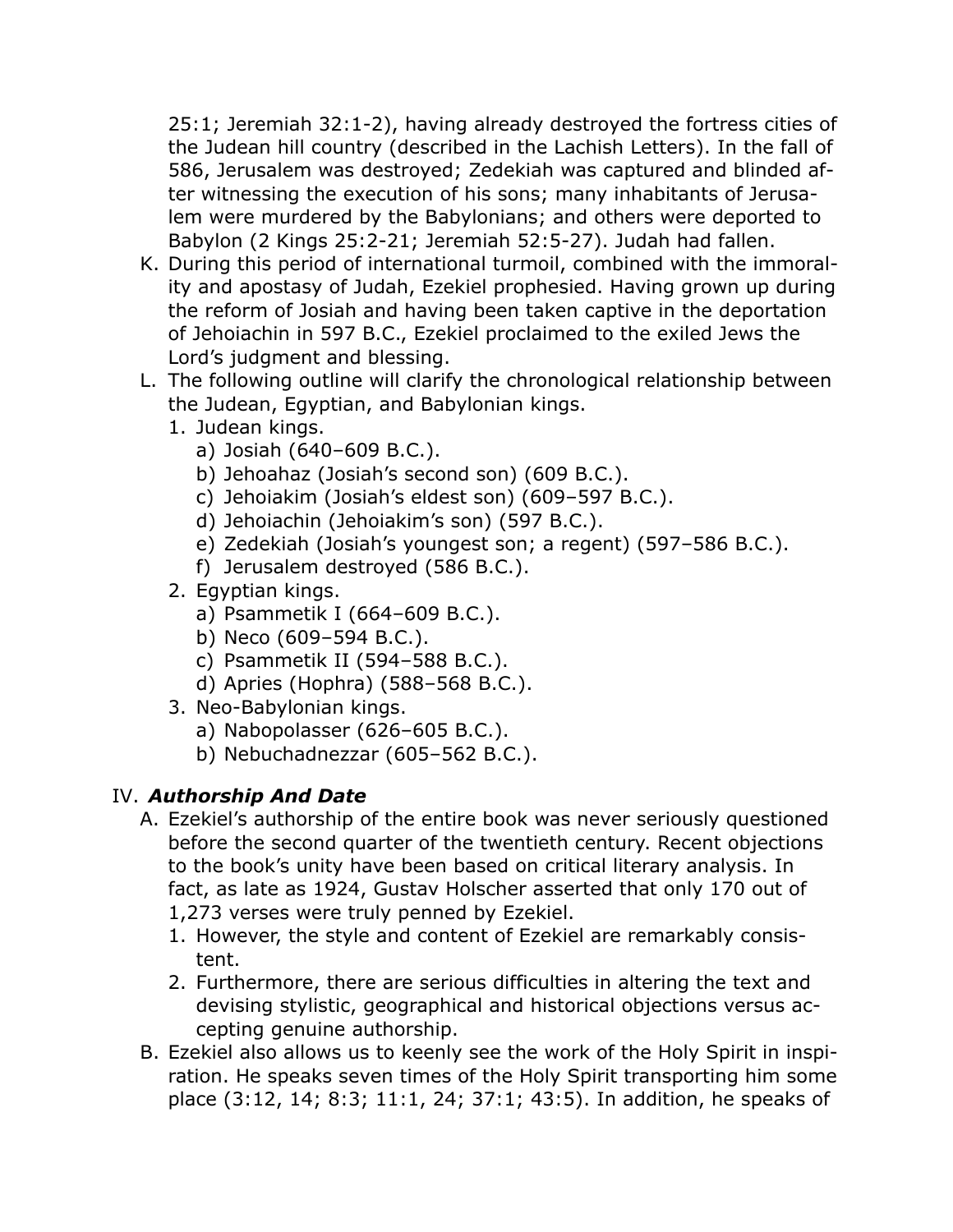the Holy Spirit eight other times (1:12, 20-21; 10:17; 36:26-27; 37:14; 39:29).

- C. Few books in the Old Testament place as much emphasis on chronology as does Ezekiel. The first three verses of chapter 1 mark the chronological setting, dating the book by Jehoiachin's deportation to Babylon in 597 B.C. The first prophetic message is dated in "the fifth year of king Jehoiachin's captivity" (1:2; i.e., 593 B.C.), and the lastdated message (29:17-30:19) was given in "the seven and twentieth year" (571 B.C.). All of the fifteen notices except those in 1:1 and 24:1 are clearly linked to the year of Jehoiachin's exile.
	- 1. 1:1 30th year, 4th month, 5th day Probably same as 1:2
	- 2.  $1:2$  5th year,  $[4th]$  month, 5th day July 31, 593 B.C.
	- 3. 3:16 Seven days from 1:2 August 7, 593 B.C.
	- 4. 8:1 6th year, 6th month, 5th day September 18, 592 B.C.
	- 5. 20:1 7th year, 5th month, 10th day August 14, 591 B.C.
	- 6. 24:1 9th year, 10th month, 10th day January 5, 588 B.C.
	- 7. 29:1 10th year, 10th month, 12th day January 7, 587 B.C.
	- 8. 30:20 11th year, 1st month, 7th day April 29, 586 B.C.
	- 9. 31:1 11th year, 3rd month, 1st day June 21, 586 B.C.
	- 10.33:21 12th year, 10th month, 5th day January 8, 585 B.C.
	- 11.26:1  $\left[12 \text{th}\right]$  year, 11th month, 1st day February 3, 585 B.C.
	- 12.32:1 12th year, 12th month, 1st day March 3, 585 B.C.
	- 13.32:17 12th year, [12th] month, 15th day March 18, 585 B.C.
	- 14.40:1 25th year, 1st month, 10th day April 28, 573 B.C.
	- 15.29:17 27th year, 1st month, 1st day April 26, 571 B.C.
- D. The material in Ezekiel is not arranged in chronological order. Generally, the book advances in chronological order, but this tendency is interrupted when several prophecies have similar themes and are understandably placed together.

#### V. *Scriptural Themes*

- A. Five prominent concepts fill the pages of Ezekiel and clearly establish its purpose for the reader: (1) the nature of God; (2) the purpose and nature of God's judgment; (3) individual responsibility; (4) the ethical, religious and moral history of Israel; and (5) the nature of Israel's restoration.
- B. First, God's attributes most strongly emphasized are those relating to His promises. A righteous and holy God had established a righteous way of life for the well-being of His people. If they followed the demands of that covenant (their "constitution," so to speak), they would be blessed in every spiritual and physical way (Leviticus 26:3-13; Deuteronomy 28:1-14). It was not given to burden the Hebrews; it was given for their own good (Deuteronomy 10:12-13), so that they might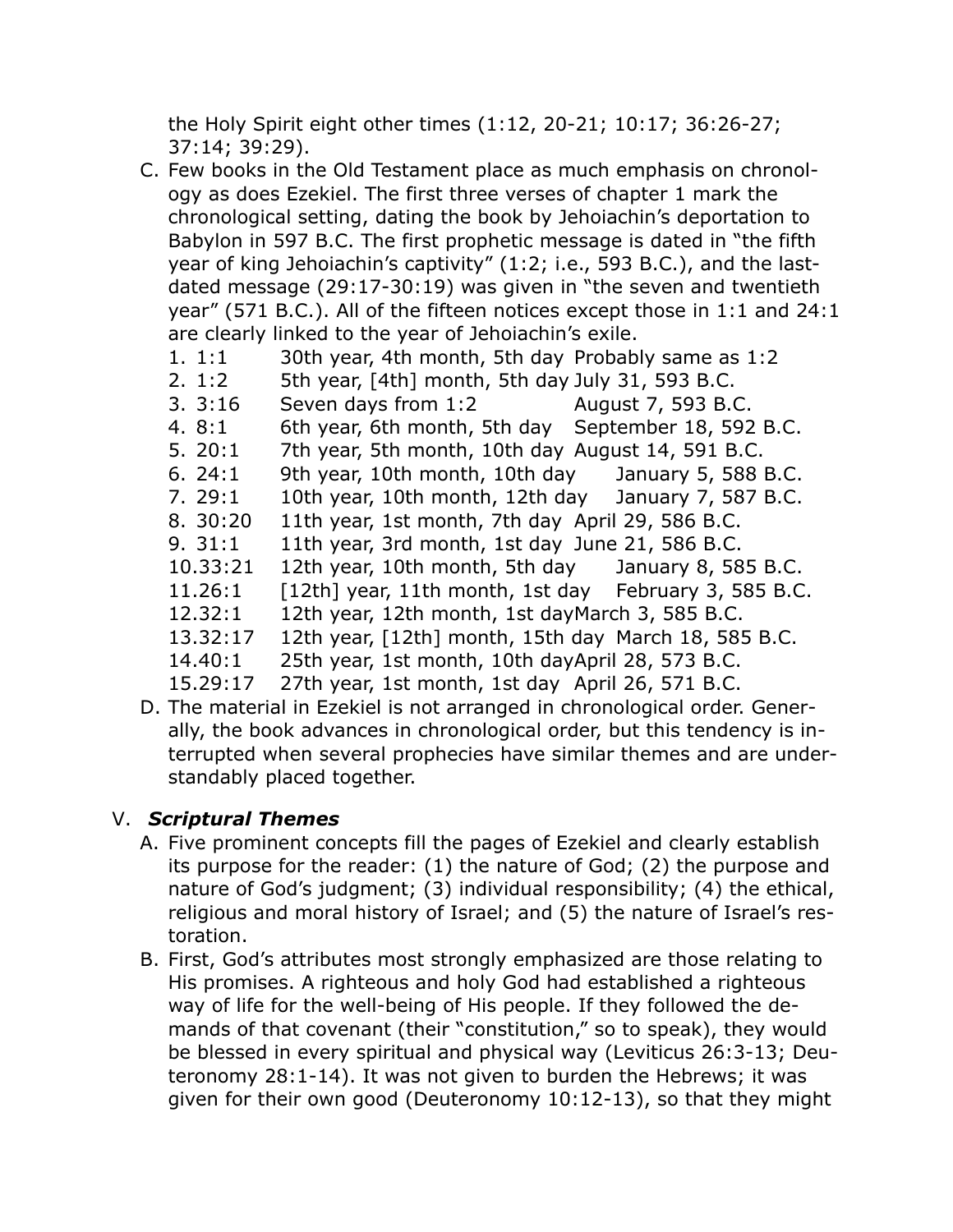be blessed (Deuteronomy 5:28-33). If they rebelled against the Lord's righteous ordinances and disobeyed them, the Lord -- being holy, just, and righteous -- would discipline His people and withhold blessing (Leviticus 26:14-39; Deuteronomy 28:15-68). Ezekiel demonstrated the Lord's faithfulness to these promises. He was judging Israel and Judah because they had broken the law, but He would also faithfully "restore" the people and confer on them Messianic blessings of the new covenant (Genesis 12:1-3; 2 Samuel 7:12-17; Jeremiah 31:31-34).

- C. Second, God's character logically reflects judgment. The Lord loved the Israelites and chose them as His very own people to bless the world (Genesis 12:2-3; Exodus 19:4-6; Deuteronomy 7:6-11). Since they strayed from His righteous ways, the Lord brought judgment on them to make them conscious of their wickedness so that they would return to Him. Ezekiel declared that the purpose of the Lord's judgment was to cause Israel, or the nations, to "know that I am the Lord," a phrase repeated over sixty times in this book. Judgment was for Israel's good because it would result in their return to the Lord and their recognition that He was the only true God. It was an instrument of love to cause them to see their abominations and to recognize the Lord's faithfulness to his covenants. The destruction of Jerusalem demonstrated God's faithfulness to His holy character.
- D. Third, though the Lord often dealt with Israel nationally, Ezekiel balanced this with an emphasis on individual responsibility (cf. Deuteronomy 24:16; 29:17-21). A person was not delivered from God's curse by the righteousness of the majority of the nation or some other person's spirituality. Each person was accountable individually to God. Everyone was equally responsible for his or her own disobedience and unrighteousness. Therefore, Ezekiel exhorted the exiles to turn from their sinful ways and live righteously (cf. 18:1-32, 23:1-49). In this way, the whole nation could ultimately return to Him.
- E. Fourth, along with God's judgment announced in this prophecy, Ezekiel vindicated the Lord's righteous justice by recounting Israel's moral and religious history. This was accomplished through the imagery of Israel as a spiritual harlot who, having been wooed and married by God, had prostituted herself by going after the gods of other nations throughout her entire history (cf. 16:15-16, 28, 31, 35, 41; 23:5, 19, 44). This idolatry and unfaithfulness had characterized her from her birth in Egypt.
- F. Fifth, in spite of Israel's consistent idolatry, the Lord gave a message of hope through His prophet. The last section of the book promises a restored Israel under Christ with a new temple. One day the true Shepherd, the Messiah, would come to lead God's people. Though their contemporary rulers had exploited them and led them away from the